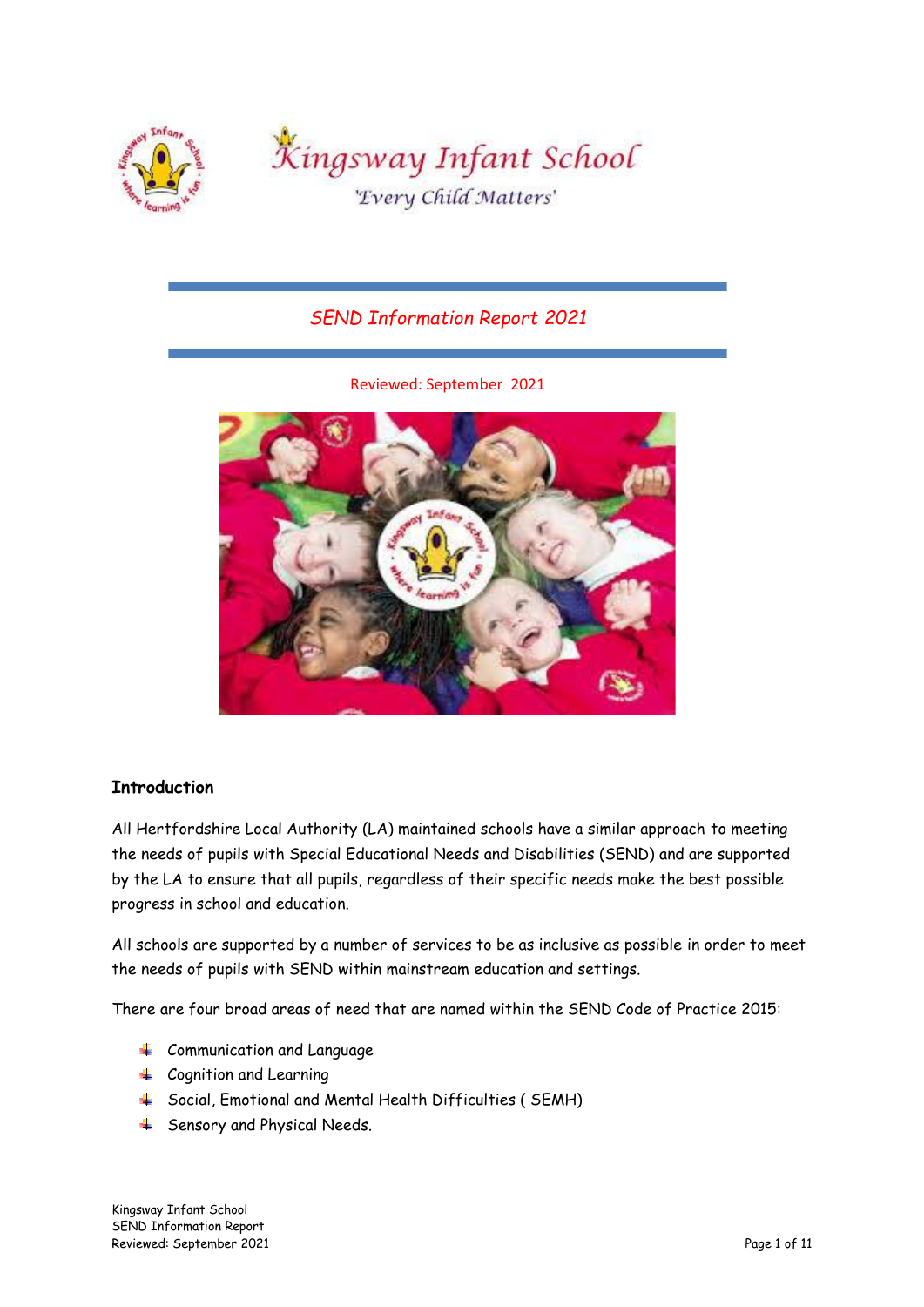## **What is the Local Offer?**

The Children's and Families Bill (2014) requires Local Authorities and schools to publish and keep under review information about services they expect to be available for the children and young people with SEND aged 0-25. This is known as the Local Offer.

The intention of the Local Offer within an authority is to inform children, young people and families of those with SEND, of available services to them within their local area/authority. It is an important resource for parents and carers in understanding the range and availability of services and provision.

To find out about the Hertfordshire's Local Authority Offer and services available to young people with SEND, click the link below and search for SEND.

**https://www.hertfordshire.gov.uk/microsites/Local-Offer/The-Hertfordshire-Local-Offer.aspx**

## **What is Delivering Special Provision Locally (DSPL)?**

DSPL is a Hertfordshire-wide partnership approach where parents, carers, staff in Early Years settings and schools, further education colleges, LA officers and representatives from other agencies, work together as part of an Area Group, reviewing and developing the range of provision and support services available to their local community that:

- meet the needs of children and young people with Special Educational Needs and/or Disabilities (SEND), aged 0-25, as close to home as possible;
- improve outcomes for wellbeing and attainment;
- widens choice for children and parents/carers;
- removes barriers to learning and
- uses resources more effectively.

To find out about the DSPL9 Local Offer and services available to young people with SEND, click the link below and search for SEND.

## **[http://dsplarea9.org.uk](http://dsplarea9.org.uk/)**

Below are some questions/answers for parents and carers of pupils with SEND and how pupils and their families are supported at Kingsway Infant School.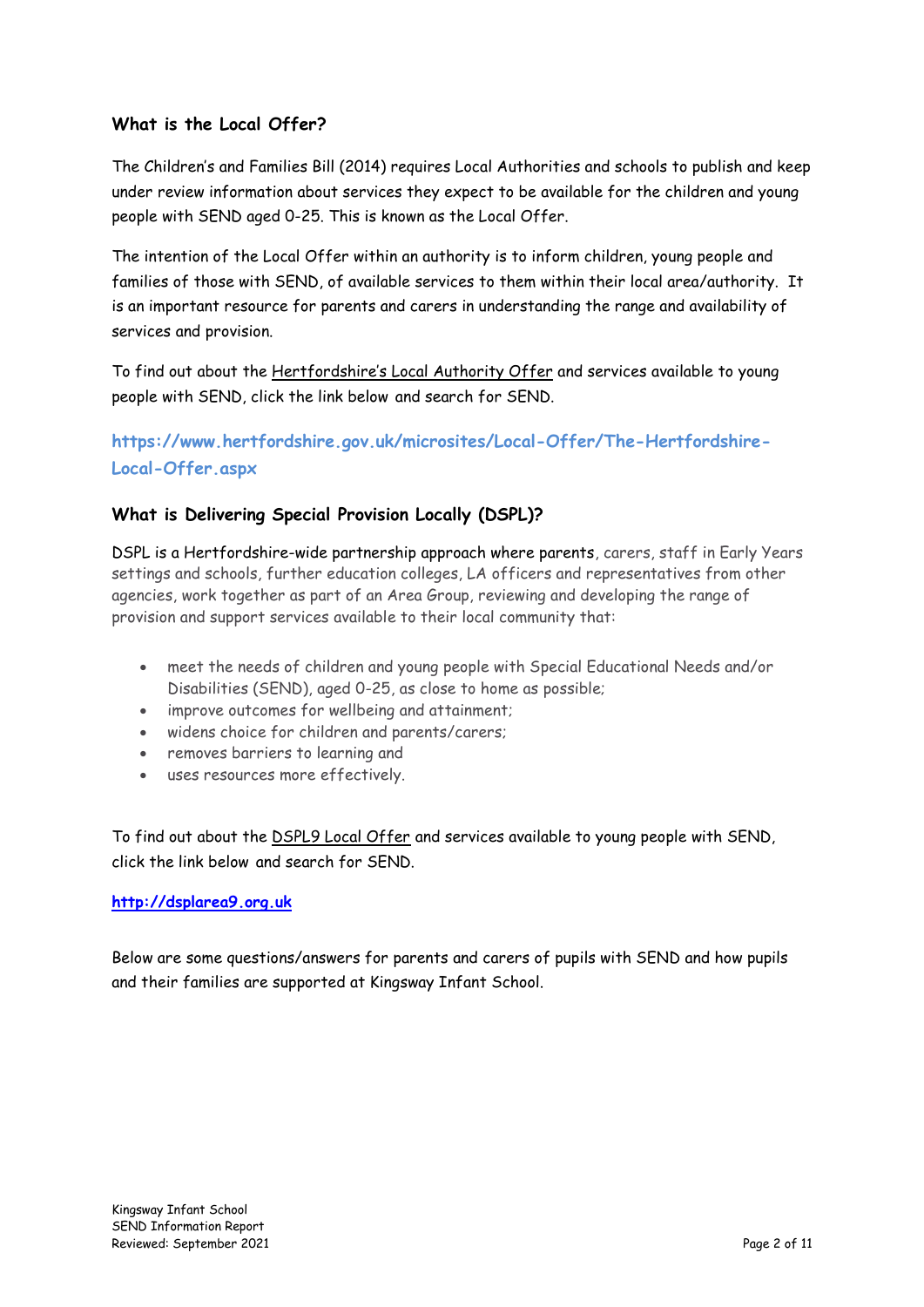1: What kinds of Special Educational Needs are provided for at Kingsway Infant School?

Kingsway Infant School is a LA fully inclusive mainstream infant school, which aims to:

- $\ddot{\phantom{1}}$  ensure all pupils reach their full educational potential and make good progress regardless of any special educational need, learning difficulty, disability or disadvantage.
- $\ddot{*}$  recognise and assess additional needs through early identification and timely intervention to ensure that everything possible is implemented to remove barriers to learning at the earliest opportunity.
- $\ddot{\phantom{1}}$  personalise provision enabling all pupils to access the curriculum and achieve their full potential.
- $\ddot{+}$  actively involve parents and carers in any decisions affecting their child's education.

To ensure these aims are achieved, staff at Kingsway Infant School will ensure that:

- $\ddot{\phantom{1}}$  all staff and adults have the highest aspirations and expectations for every child.
- $\ddot{\phantom{1}}$  provision is adapted accordingly using reasonable adjustments to the pupil's individual needs.
- extended and outreach services provision makes a difference to outcomes for children and their families.
- $\ddot{\bullet}$  pupil voice and views are used to inform school improvement planning.
- $\ddot{+}$  every child is able to access all areas of school life.

2: What should I do if I think my child has Special Educational Needs?

Should you have any concerns regarding your child's progress or well–being you can discuss these with your child's Class Teacher in the first instance. It is best to speak with them at the end of the school day, as this does not then impact on teaching and lesson time. You can also speak to the Inclusion Co-ordinator (Inco) Donna Byrne via the telephone or arrange a suitable appointment time via the school office.

School office: 01923 675005 Email: [admin@kingsway.herts.sch.uk](mailto:admin@kingsway.herts.sch.uk)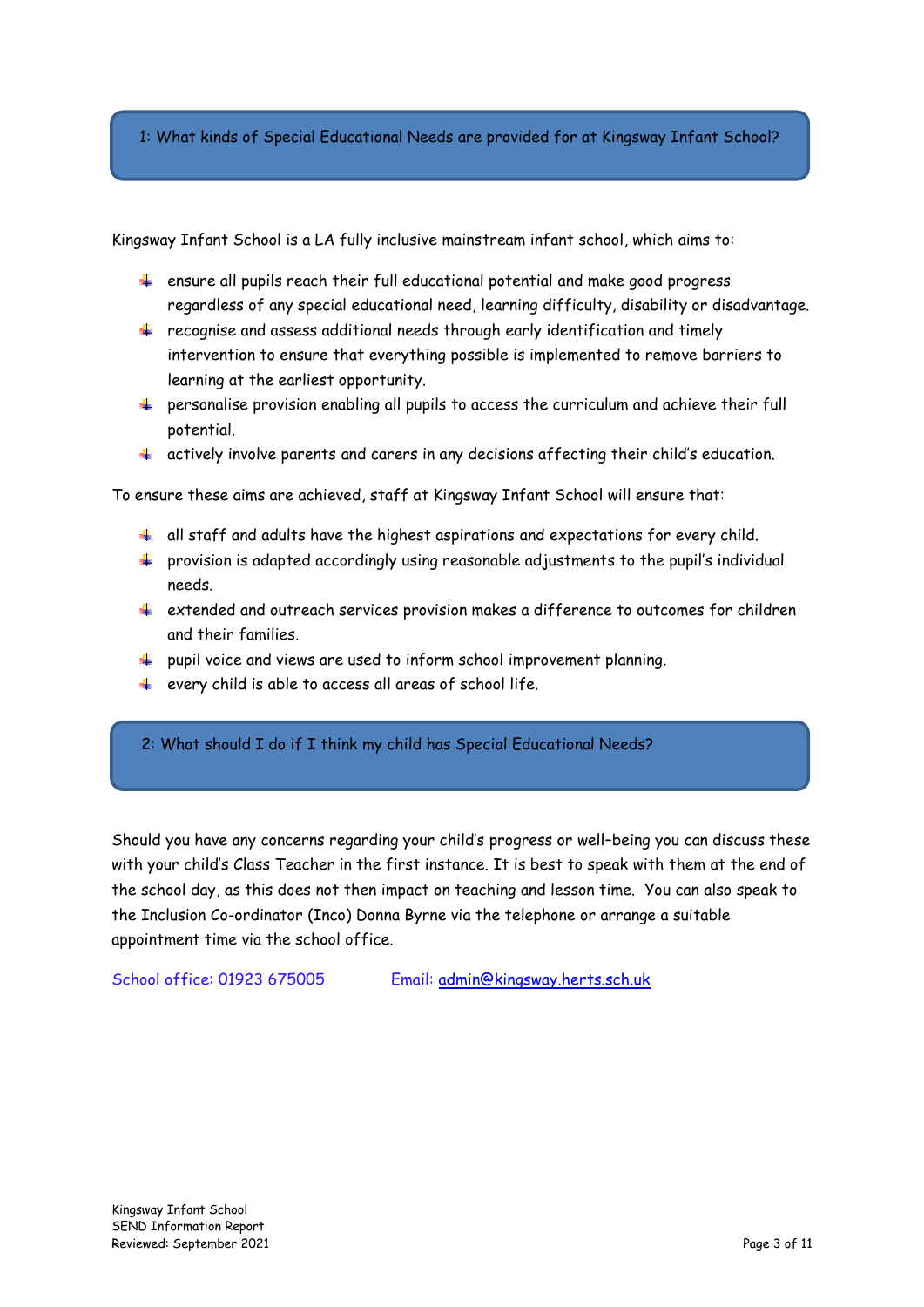3: How does the school know if a child will need extra help/support?

At different times in their school life, a child may have a Special Educational Need (SEN). The SEND Code of Practice 2015 defines SEN as:

*A Child or Young Person may have SEN if they have a learning difficulty or disability, which calls for special educational provision to be made for him or her. A child of compulsory school age or a young person has a learning difficulty if he or she:* 

- *a) has significantly greater difficulty in learning than the majority of others of the same age, or*
- *b) has a disability which prevents or hinders him/her from making use of the facilities of a kind that are provided for others of the same age in mainstream school settings and post-16 institutions.*

Where a child's progress is significantly slower than that of their peers, or fails to match their previous rate of progress, despite high quality teaching targeted at specific areas of difficulty, it may be that they could be identified as having SEN. Information will be gathered including seeking the views of parents, carers and the child, as well as from teachers and any ongoing assessments.

4: How are decisions made about the type and amount of support my child will receive?

If a child is identified as having SEND, the school may provide support that is *additional to* or *different from* the differentiated approaches of teaching and learning normally provided as part of the Quality First Teaching within the classroom environment. Some pupils may require a more personalised approach that supports any barriers to learning including any further strategies to help. This will be set out in an individual Personal Support Plan (PSP).

A graduated response process known as the four stage cycle of **Assess, Plan, Do** and **Review**  ensures that additional support and provision are matched effectively to individual needs.

The majority of children with SEN will have their needs met using the four-stage cycle, reviewed at regular intervals and any relevant changes made to provision. In some circumstances, it may be necessary to request the support of external agencies and in these cases determine whether or not a request for an Education Health and Care (EHC) needs assessment would be beneficial. This request can be made to the LA in accordance with Education, Health and Care. Any request by the school for an EHC plan is made in liaison with parents, carers and professionals. Parental/carer requests can also be made to the LA.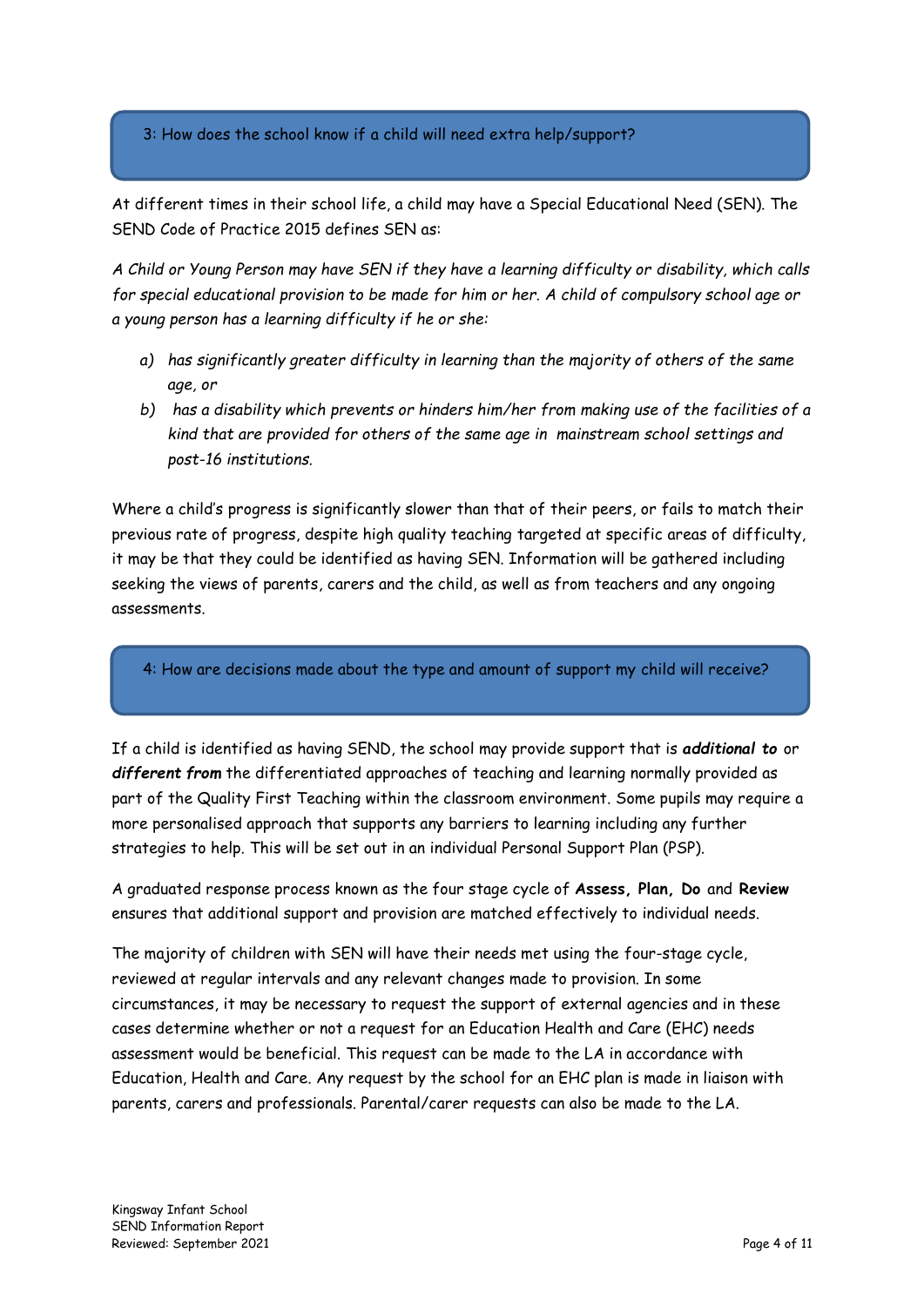## The Assess, Plan, Do, Review Cycle

#### **Assess**

This is the first step in the process and involves taking into consideration all of the information from discussions with parents, carers, the child, the Class Teacher assessments and/or any other relevant support services inclusive of the previous settings attended.

### **Plan**

The second stage identifies barriers to learning, any intended outcomes and details of what additional support will be planned and provided to overcome the barriers to learning. Any decisions made are completed with the parents, carers, the pupil and relevant staff. Decisions to implement any intervention plan will be discussed and recorded on PSP's which are reviewed each half term.

#### **Do**

Any support or interventions that have been discussed and decided as part of a pupil's support plan will be implemented through provision of additional support for learning, aids and/or resources that will enhance learning and, if necessary, referrals to outside services and support. All of the above will be set out in the initial intervention support plan.

#### **Review**

Regular reviews of the impact of any support provided will be measured and where necessary any changes to the support plan will be made. All those involved will contribute to the review at this stage – the child, parents, carers, Class Teachers, Support Staff and Inco. The review will then inform the next stage of the cycle. Pupil progress reviews are held with Teachers and Senior Leaders every half term. These meetings decide on the next steps in a pupils learning. Pupils are involved in having a voice as to what is working well for them, what the next steps are in their learning and what will help overcome barriers.

## 5: How will staff at Kingsway Infants support my child?

The Headteacher has overall responsibility for provision for pupils with SEND. Kingsway Infant School has a designated Inclusion Co-ordinator who is responsible for the leadership and dayto-day management of provision for SEND. You can telephone the main office or make an appointment if you are concerned about your child or wish to discuss their needs.

## **Inclusion Co-ordinator (Inco): Donna Byrne**

#### **Governor for SEND: Clair Gami**

Class teachers are responsible for checking on the progress of all pupils and identify, plan and deliver any additional support that a pupil may need in liaison with the Inco and will share/review any intervention plans with parents and carers each half term. Class teachers have the responsibility for personalising teaching and learning as identified in the class provision maps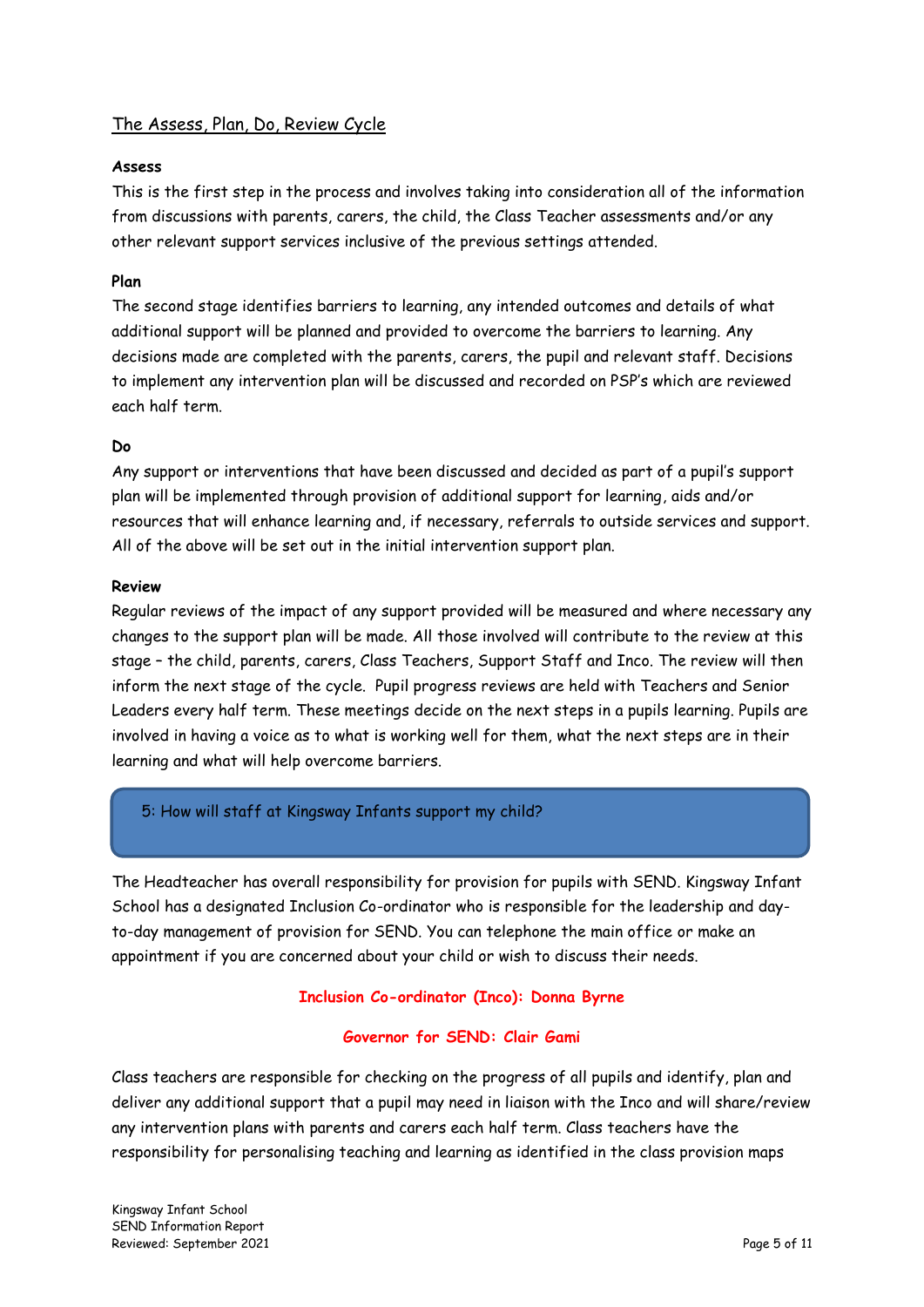and through Quality First Teaching. All staff have a responsibility to ensure that the Inclusion and Special Educational Needs and Disability Policy is followed in their classrooms and implemented for all pupils.

At Kingsway Infant School, we have a highly qualified team who are able to provide additional support. This can be with individual pupils or in small groups using a variety of interventions. Our team currently includes staff trained in Elklan Speech and Language interventions, Autism and Link Support work for pupils with social and emotional difficulties, staff trained in delivering Drawing and Talking Therapy and also Maths and English catch up programmes. In addition to our Support Staff, we also have a Learning Support Assistant (LSA)/Mentor who works with all pupils across the school and is able to support family liaison. All staff at Kingsway Infants School are committed to Continuing Professional Development

 6: What is the schools' approach to teaching, learning and development of children with SEND?

At Kingsway Infant School, all staff recognise and have responsibility for providing a broad and balanced curriculum for all children.

In accordance with the SEND Code of Practice 2015, teachers will set suitable learning challenges, respond to children's diverse learning needs, overcome potential barriers to learning and assessment for individuals and groups of children.



Curriculum planning for children with SEND will take into consideration the type and the extent of any difficulties or barriers experienced by the child. In most cases, the action necessary to respond to an individual's requirements will be met through greater differentiation of tasks and materials. In some cases, it may be necessary for a pupil to need access to specialist equipment, approaches or alternatively adapted activities. Teachers and Support Staff will liaise with and follow the advice and recommendations from external professionals as and when necessary in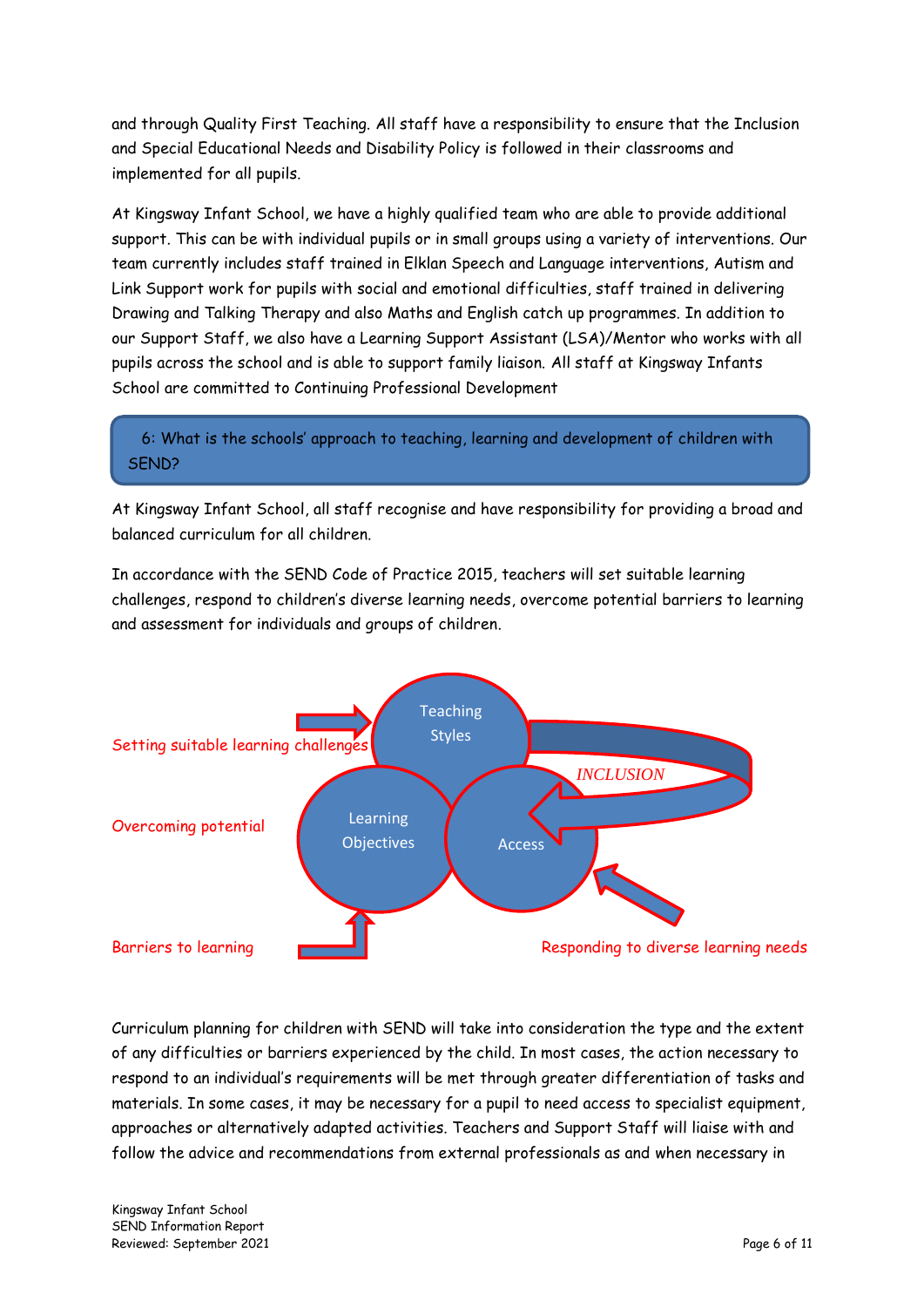such cases. Teachers and Support Staff will, as and when appropriate, work in close liaison with parents, carers and other external agencies that may support the child and their family.

### 7: How will the curriculum be matched to my child's needs?

#### '**Leaders ensure that the curriculum for all pupils is broad and enriching' – Ofsted 2017**

All additional support will be adapted and tailored to meet your child's needs, specifically targeting areas of difficulty that have been identified. Additional support may be provided in class or in another area of the school on a 1-1 individual basis or as part of a small group intervention for pupils with similar needs. A number of staff trained in specific areas of need may run interventions. Where some pupils require access to sensory equipment or technology, there are a number of safe and quiet spaces in and around school where pupils can access these. They are also able to use the outdoor classroom where we have resident rabbits, a fishpond and an outdoor trampoline. All classrooms are fitted with sound fields and have Clevertouch screens (Interactive whiteboards). Pupils have access to a range of technology including iPads, notebooks and Chromebooks.

 8: How will I know how my child is doing? How will the school help me support my child's learning?

Your child's Class Teacher is available to discuss progress or any concerns that you may have. It is best to speak with them at the end of the school day, as this does not then impact on teaching and lesson time. Alternatively, you can call the school office and make an appointment or speak to your child's teacher via the telephone at a convenient time.

The school's Inco is also available to meet or speak with you to discuss your child's progress or any concerns that you may have. Should you wish to make an appointment please call the school office.

Your child's progress will be continually and regularly monitored by his/her Class Teacher as an ongoing part of the four stage **Assess, Plan, Do** and **Review** cycle. The half-termly reviews ensure that any interventions are having the impact on progress and achieves the outcomes set out in the initial plan. The review process will involve parents, carers, the child and the Class Teachers.

Progress of any pupil's with an EHC Plan will be reviewed annually in line with LA guidelines and all support services involved within the plan will contribute to the progress review.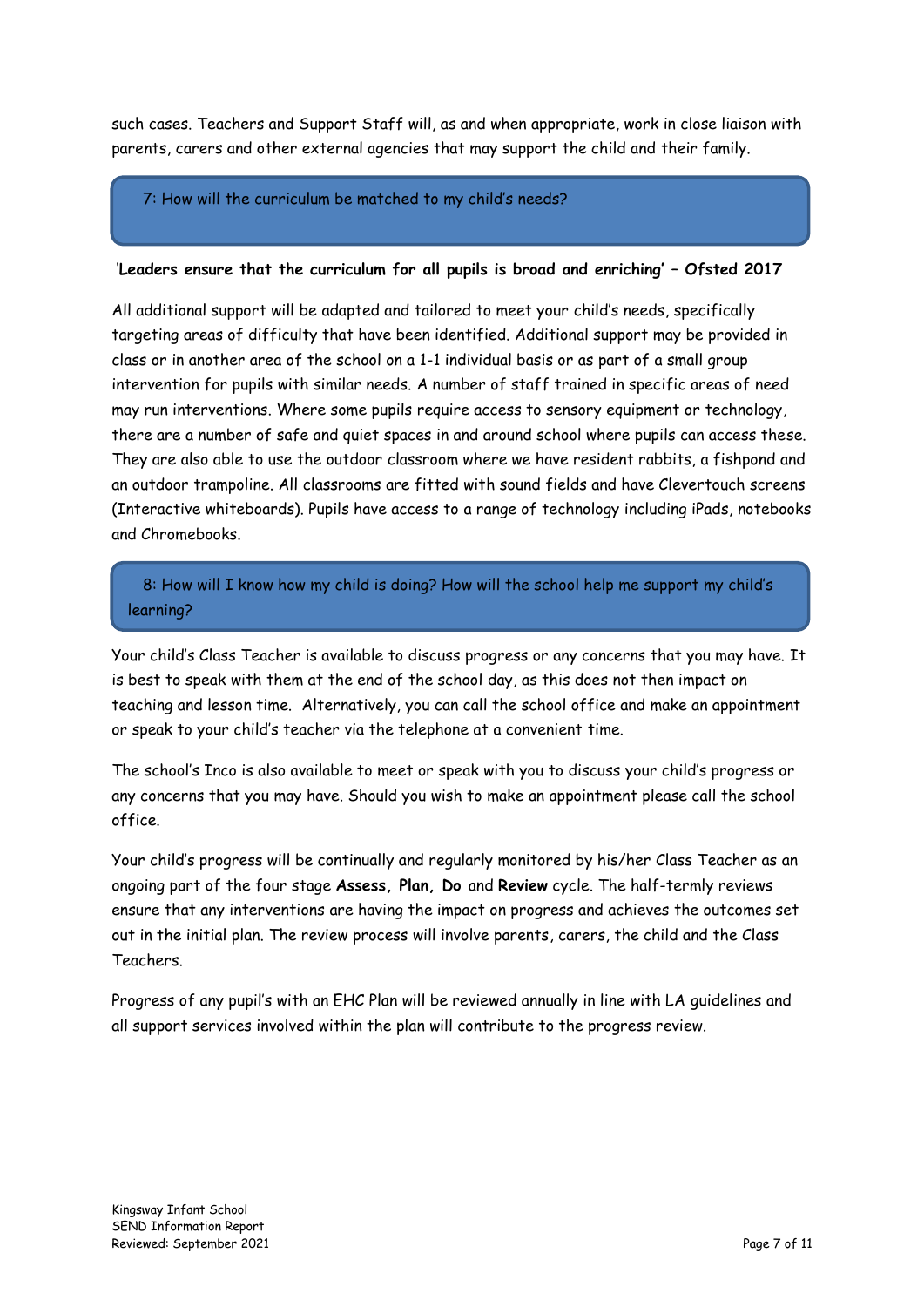9: What support will be available for my child's overall well-being?

It is recognised that some children may have emotional and social needs or medical needs that may require additional support for a variety of reasons.

For pupils requiring support in this area of need we have access to a range of services, which includes School Health, Behaviour Support Teams, trained Link Support Workers within the LA, school based Family Support Workers, staff trained in Drawing and Talking Therapy and a Learning Support Assistant/Mentor.

If a pupil requires additional support, the Inco may access this from external agencies with the consent of the parents and carers.

 10: How will the school prepare and support my child when starting school, transferring to a new setting, or move to the next stage of education?

Transition is a process that all children experience at different times throughout their lives; it can involve moving from class to class, right through to moving on to a new school. It is recognised at Kingsway Infant School that transition is an important time for both pupils and parents and carers and even more so for pupils with SEND. Staff here work closely with parents, carers, pupils and other settings to ensure that ALL transitions are well supported and information shared to support moving on.

Preparation for transitions within the school begins in the Summer Term. Where it is possible, pupils will visit their new classes, teachers, and schools. We liaise closely with Kingsway Junior School and Kingswood Nursery as well as other local schools and Early Years settings in the local area. New parents/carers information meetings are held during the Summer Term and a 'Meet the Teacher' session for parents/carers is provided in the first few weeks of school starting.

For pupils with SEND, the Inco will liaise closely with staff and Inco's from other settings to ensure that any additional visits and/or meetings that need to be arranged prior to transition, are planned in advance to include all services supporting the child and their family.

11: How are facilities that are available accessed by pupils with SEND?

Kingsway Infant School is fully compliant with the Equality Act 2010. All staff ensure that wherever possible, equipment used is accessible to all pupils.

After school clubs and/or extra-curricular activities are accessible to ALL pupils, including those with SEND. Contact the school office or Donna Byrne (Inco) if your child has any specific requirement with regards to their needs.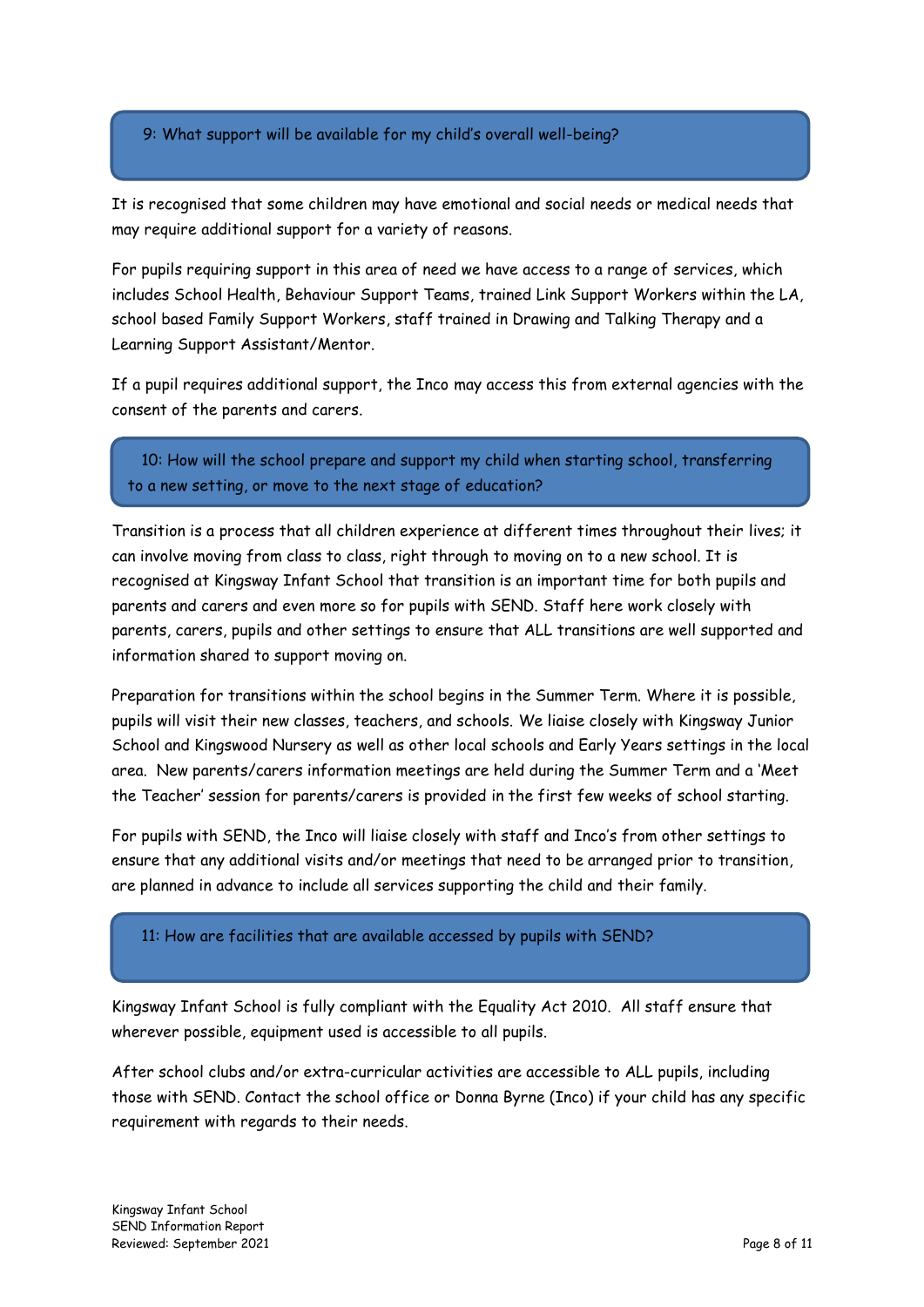12: How will my child be included in activities outside of the classroom setting including school trips?

Kingsway Infant School believes that ALL children are entitled to the same access to extracurricular activities and are committed to making reasonable adjustments to ensure participation for all pupils.

 13: What training have staff supporting pupils with SEND had or what training are they receiving?

The staff at Kingsway Infant School are fully committed to enhancing their skills through Continued Professional Development that enhances the teaching and learning as well as the spiritual, moral, social and cultural well-being of ALL pupils, including those with SEND.

Training includes:

- $\frac{1}{\sqrt{1}}$  Hertfordshire Steps Behaviour Training
- First Aid, including Paediatric First Aid
- $\ddotplus$  Health and Safety and Offsite Visits
- 4 Child Protection and Safeguarding
- Feaching Assistants fully trained in Elklan Speech and Language delivery
- $\ddotplus$  Teaching Assistants trained in Link Support Work and Therapeutic approaches
- 4 Autism (Autism Education Trust -AET)
- Literacy and Numeracy Interventions and catch up programmes
- $\frac{1}{\sqrt{2}}$  Emotional Resilience and Well-being
- $\uparrow$  Attachment Awareness, Trauma and Resilience
- **Behaviour Strategies**
- $\downarrow$  ICT and use of new technologies.

All training is refreshed and updated regularly. Opportunities for any additional training are sought to ensure that staff maintain an up to date working knowledge of SEND issues and current legislation.

#### 14: What specialist services and expertise are available or accessed by the school?

Advice and support may be requested from other external professionals with the consent of parents and carers for more complex needs.

Kingsway Infant School has well established and effective partnerships with a number of external support services, all of which have an important role in supporting the school identify, assess, plan and ensure there is effective and appropriate provision for pupils with additional needs.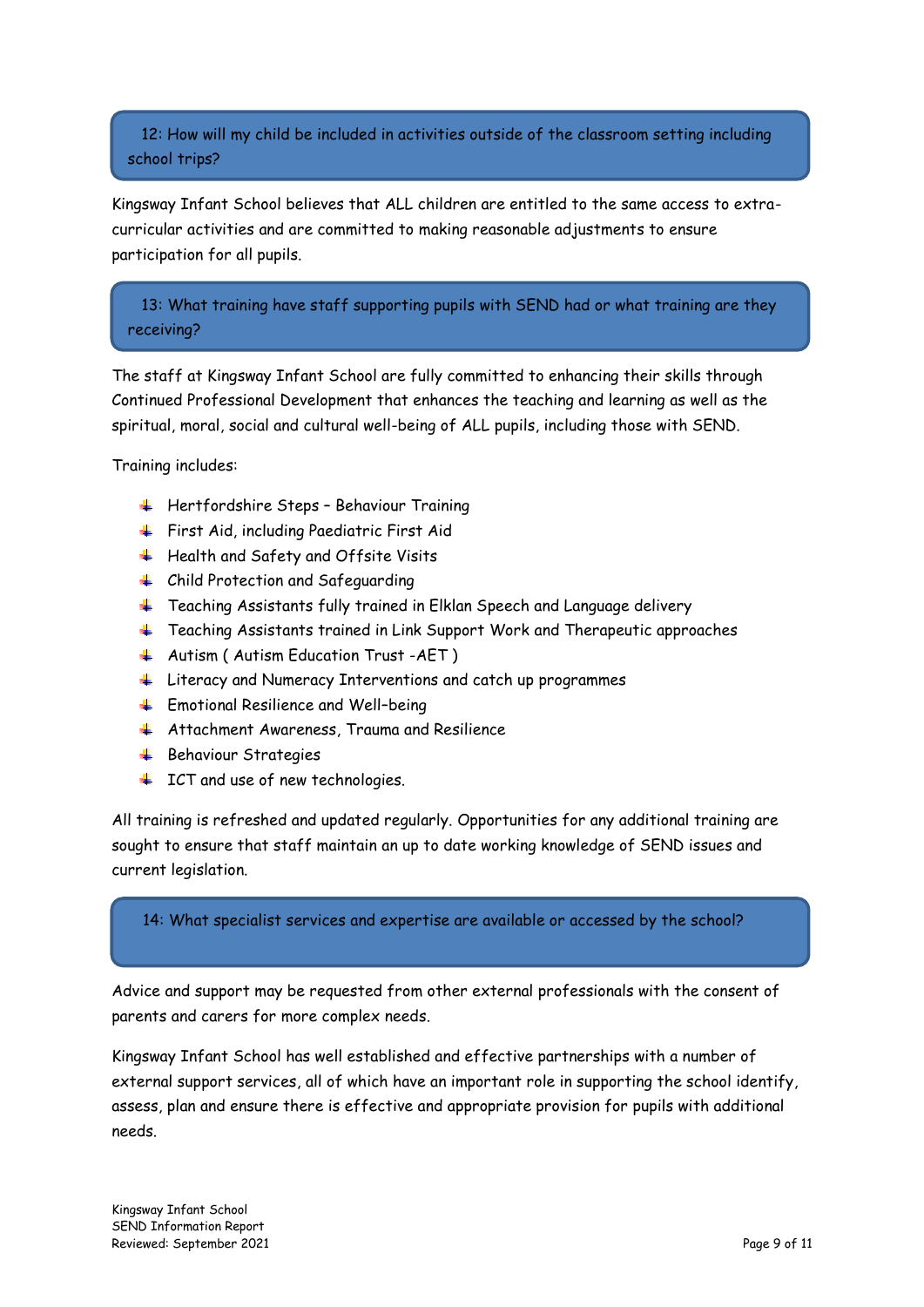Such services may include:

- **Educational Psychologist**
- **↓** Speech and Language Therapist
- Specific Learning Difficulties Outreach Service
- $\downarrow$  Occupational Therapist/Physiotherapist
- Specialist Advisory Teachers (Autism/Physical and Neurological Impairment/Deaf)
- **↓** Behaviour Support Teams and Outreach Services
- **↓** School Health Nurse/Health Visitors
- **Attendance Improvement Officer**
- School Based Family Support Worker (South West Herts Partnership)
- Children's Services and Local Children's Centre
- **↓** School Health
- $\perp$  0-25 SFND Team

 15: How is the effectiveness of Special Educational provision assessed and evaluated in the school?

## **'Leadership of Special Educational Needs and/or Disabilities is outstanding. The school ensures pupils needs are catered for exceptionally well' - Ofsted 2017**

Governors ensure the effectiveness of provision for pupils with SEND remains high. SEND is a standing agenda item at all Full Governing Body meetings and school visits throughout the year ensure that they have a good overview in this area.

Senior Leaders hold Pupil Progress Meetings with all staff involved with pupils every half term. Progress of individuals is discussed and any additional provision required to address potential hurdles to learning are identified. Class provision maps and individual support plans are reviewed and updated. New targets are set as appropriate. All staff have access to the support of the Inco, Senior Leaders as well as other external professionals, which enables them to discuss interventions and review progress as part of the ongoing cycle.

To ensure that support is consistently inclusive across the whole school and of a high standard, staff and Senior Leaders will monitor and evaluate best practice with:

- $\pm$  Lesson observations
- $\downarrow$  Work scrutiny
- **↓** Observations of interventions
- $\downarrow$  Case studies
- + Pupil Progress Meetings
- Parent/Carer consultations/feedback
- **+** Pupils are involved in planning and evaluating their support plans.